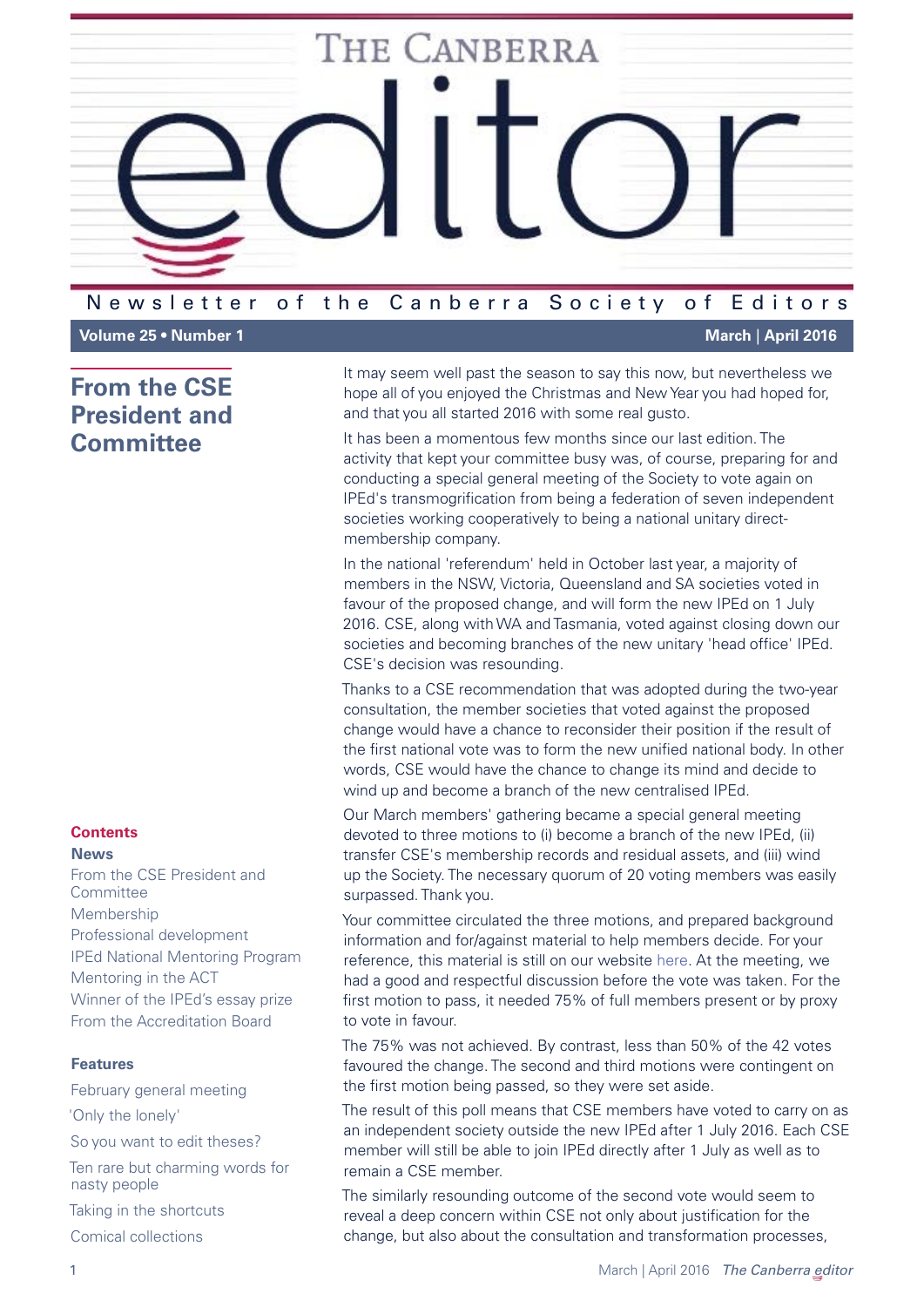as well as an ongoing dismay that so many of our concerns were brushed aside—and remain there in the final governance, financing and branch administration arrangements. You may find it worthwhile to revisit the link on our website (above), including 'Why we voted No', and IPEd's responses.

Anticipating the new national representative environment that will prevail after 1 July, we must now set off along the path to remaining an autonomous and financially sound society (as we currently are) with an asyet-unknown number of renewing and new members, while supporting our members to take part in IPEd-run activities.

This doesn't rule out changing our minds at some time in the future—after we see how sustainable CSE can remain and after we have evidence that the new IPEd is likely to work successfully and makes some of the changes CSE believes are essential.

But for now, Society members have chosen the path. Navigating it will be your committee's primary focus for the next couple of months. There is much to be done in a short time, and we need your cooperation. Ensuring the Mentoring Program Agreement between IPEd and CSE remains workable will be one of several issues we must deal with.

Meanwhile, it is important that we do our best as a society to ensure that the turmoil of this recent and continuing period doesn't divide us. Let us work hard—as we have done for more than 23 years—to demonstrate and exemplify how such a diverse group of professionals can work together to continually create a locally focused society that nurtures, supports and informs its members, while continuing—as we have always done—to contribute to better national representation and servicing of our treasured editing profession.

#### **Your President and Committee**

<span id="page-1-0"></span>**Membership** Life member Peter Judge has retired from his long stewardship of the<br>
Yahoo discussion group I have taken over this role Yahoo discussion group. I have taken over this role.

> For technical reasons, a new discussion group has to be established. The form of this new group will be decided after the second vote on IPEd. Members will then be notified and invited to join, in due course. The Committee has noted Peter's long service to the Society and the President has communicated our thanks to him.

Former Membership Secretary, Marg Millard, has compiled the CSE members archive, which the Committee received earlier this month. The President has thanked Marg for her hard work on this project.

#### **Linda Weber AE**

Membership Secretary

#### **New CSE members**

A warm welcome to these new members! Lisa Lines Rae Luckie Mel Martin Associate Members

Kate Le Strange Anna-Maria Sviatko Sally Butz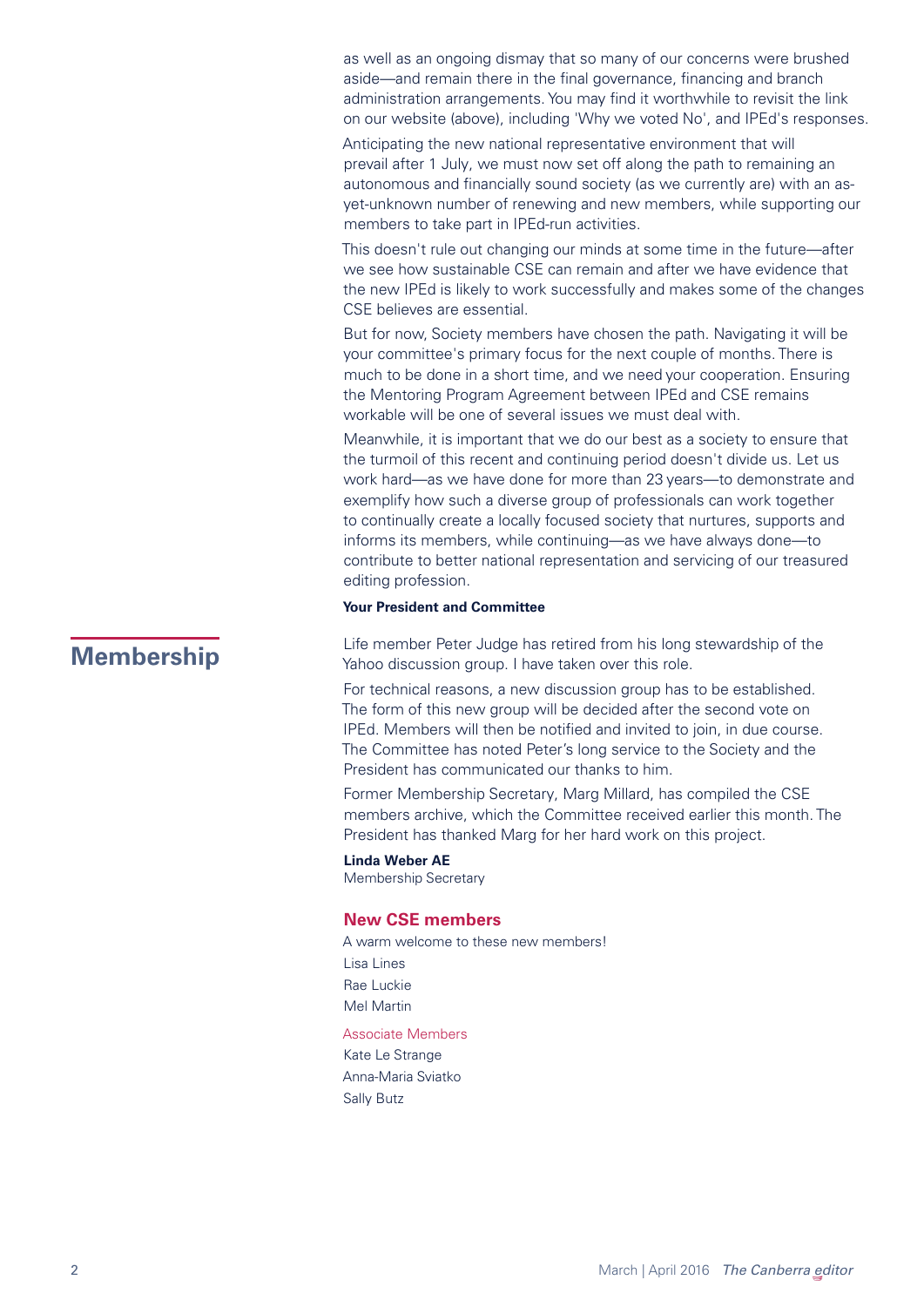# <span id="page-2-0"></span>**Professional development**

*Planning for the 2016 training calendar is underway. If you have ideas for workshops that you would like to see organised, please email us and we can add them to the list of workshops.* 

# ACCREDITATION **EXAM** PREPARATION tips,strategies & exercises

Presented by Meryl Potter DE Saturday, 23 April 2016 9:30 am to 4:30 pm University House, ANU \$220 (members) | \$350 (non-members) [Book your place at TryBooking.](https://www.trybooking.com/Booking/BookingEventSummary.aspx?eid=192052)

This workshop is for you if you're planning to sit for the IPEd's accreditation exam this year, or simply thinking about sitting it in the future. It is an opportunity for an editorial tune-up even if you aren't thinking about the exam yet. The workshop is intensive with many exercises; it's not intended for beginners.

You can email questions before the workshop to the workshop coordinator at tedbriggs@grapevine.com.au.

## In 2016, the exam will be offered on screen for the first time.

However, this workshop focuses on strategies and content, with only some reference to working on screen. It is expected that the society will offer a separate session on the on-screen environment.

#### The workshop will focus on:

- **Preparation for the exam—tips and strategies for organising revision,** reducing stress, managing your time and hitting the 80% pass mark, including how to add another 15 minutes to answering the questions
- Editing a short extract comparable to the extract for part 2 of the exam dealing with the tricky things that might be included, following the brief, making style decisions, preparing a sound style sheet, and writing sound author queries
- Part 3 of the exam—some short answer exercises for practice (e.g. lists, tables, language), and making a sound choice of questions that will help you pass
- Q&A forum—time to ask other questions you might have

*This year's pipeline report is a little different from reports in previous years in that it takes a closer look at fewerer categories — the ones where the biggest things are happening: cancer, heart failure, obesity and diabetes, and hepatitis C, in addition to novel antibiotics, not a goldmine by any stretch, but an absolutely critical need.*

A convoluted sentence topped off by the previously unknown word 'fewerer' we think the magazine's editor needs more betterer training.

Source: http://images2.advanstar.com/PixelMags/pharma-executive/pdf/2013-11.pdf, page 16



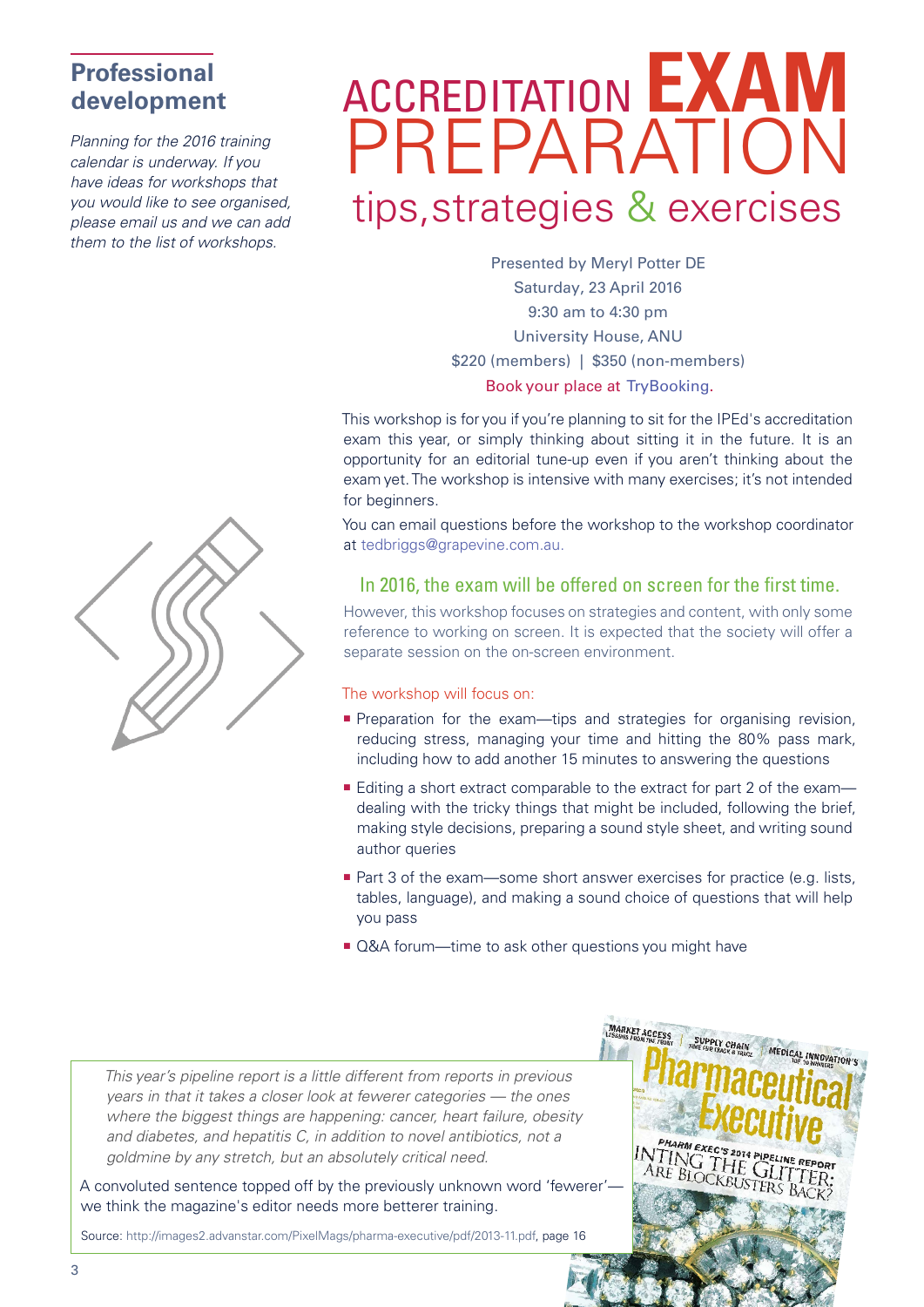# <span id="page-3-0"></span>**IPEd National Mentoring Program**

# <span id="page-3-1"></span>**Mentoring in the ACT**

Now that Christmas is out of the way, have you thought about being mentored in aspects of editing that you aren't quite comfortable with? Or a special topic? One senior Canberra editor has taken on several new mentees since Christmas all anxious to do well in the accreditation exam. I would encourage all those who are new or returning to the editing profession or wanting to freelance after years of in-house editing to take advantage of this excellent, ground-breaking program. By doing so, you'll benefit from the knowledge and experience of your peers and learn the tricks of the trade, as it were! I would equally encourage old hands to offer their vast knowledge to beginners and keep our noble profession going from strength to strength. This is a unique opportunity for beginners to have a one-on-one interaction with an experienced editor and for the latter to help make their profession even greater. Having been a mentor myself, I can attest to how rewarding it is to be able to set a beginner on the right path and give them a helping hand.

Contact me for information, and to apply to be either a mentor or a mentee in Canberra.

#### **Ara Nalbandian**

ACT Coordinator, IPEd National Mentoring Program [yerevanarax7@hotmail.com](mailto:yerevanarax7@hotmail.com)

WELCOME to the newest state coordinator for our program—Shannon Kelly replaces Zoe Hale as NSW coordinator.

Shannon works as a legal editor for Thomson Reuters. Before working full-time as an editor, he worked as a lawyer during the day and a freelance editor in the evenings. He enjoys genre fiction (speculative fiction in



particular) and has a love of long novels with deep characterisation and creative magic systems. His interest in mentoring comes from a desire that young editors in the future will find beginning a career in editing to be much easier and more straightforward. NSW members wanting to be mentored, or to find out about becoming a mentor can contact Shannon by email at: shannon.tyler.kelly@gmail.com.

#### **Just what is a mentor, anyway?**

Here is a quote from our program's *Guidance Notes*:

In the context of this program, we are talking about one aspect of professional development, namely mentoring. A *mentor* is in a two-way mutually beneficial relationship with a mentee. A mentor aims to help the mentee to develop personally, provides advice, shares experiences and wisdom, guides the mentee to make his or her own decisions, but never does work for the mentee. A *coach* is engaged to provide strategies and to help the coachee to learn and develop skills for a very specific goal. A *teacher* imparts knowledge and skills to a student and sees that the student does the practice to develop those skills and assesses the results of the teaching at all stages.

In this program, we have used the words mentor and mentee. There may indeed be some specific goals set by the mentee and there may indeed be a need for the mentor to teach the mentee some new skills. Mentoring is often long-term, but can be arranged for short, very specific needs. There are some aspects of teaching, coaching and counselling in mentoring. However, the relationship is more that of a trusted friend and driven by the personal needs of the mentee—not imposed on the mentee.

At the end of a mentorship, we ask the mentor to assess the mentee's progress and make any necessary recommendations for further mentoring, training, or anything else that may be of benefit to the mentee. Editing is largely a skills-based activity, so some teaching or guidance in the development of advanced editing skills and subsequent assessment of personal development in these skills is inevitable in this mentoring program.

If you would like to read more about mentoring in general, please ask us. You could start by reading from Elizabeth Manning Murphy's book, *Working words*, published by the Canberra Society of Editors, 2011, Canberra (see page 8).

Write to us if you would like to receive a copy of the *Guidance Notes*. Or visit the IPEd website www.iped-editors.org, National Mentoring Program for more details.

[tedbriggs@grapevine.com.au](mailto:tedbriggs%40grapevine.com.au?subject=) [emmurphy@ozemail.com.au](mailto:emmurphy%40ozemail.com.au?subject=) Joint National Coordinators

#### **Ted Briggs AE Elizabeth Manning Murphy DE**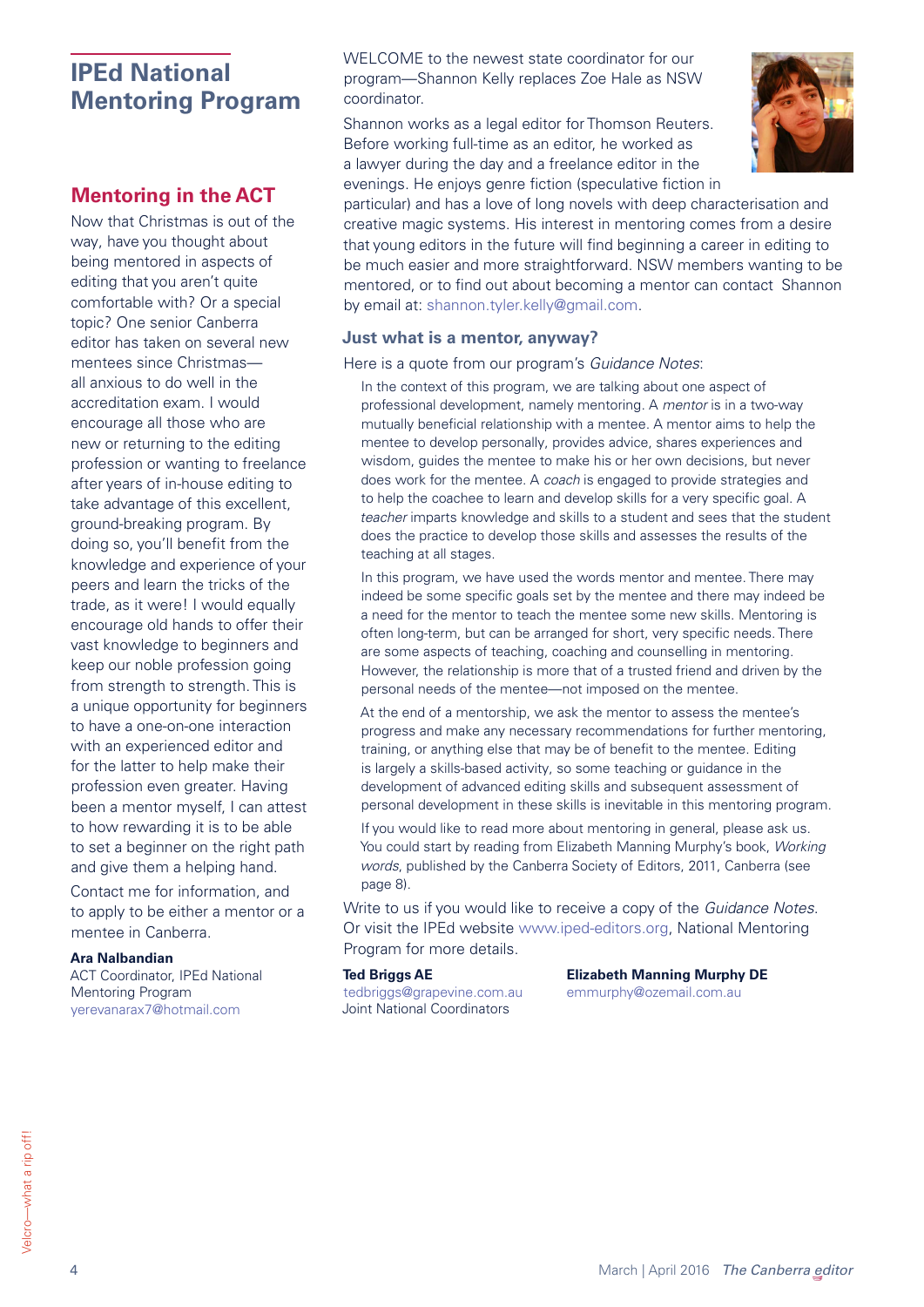# <span id="page-4-0"></span>**Winner of the IPEd's essay prize**

John Linnegar has been a friend of the Canberra Society of Editors for some years. In 2015, he gave a workshop and a couple of papers at the Write | Edit | Index conference in Canberra. He is a former chair of the Professional Editors' Guild in South Africa, the author of a number of books on English, Afrikaans, and editing—the latest being *Text editing*, for which I was invited, along with Janet Mackenzie, to write an appendix on the editing of Australian English.

John is heavily involved in the mentoring of editors, and is currently writing his PhD thesis on aspects of mentoring. He qualified as a mentor under our National Mentoring Program, and has so far mentored two Australian editors from his new base in Antwerp. I have had the pleasure of running my grammar workshop and giving Skype lectures for students at the University of Antwerp during the last couple of years.

Just before John left Canberra after last year's conference, I suggested that he should join the Canberra Society of Editors as a Student member, given his PhD candidature in Antwerp. So blame me for helping to cement John's relationship with Canberra. He recently entered an essay in the IPEd Essay Prize competition, and with his entry *Fifteen shades at play: the new 'supermodel'*, won the IPEd prize. I look forward to reading the essay, about which I understand the judges made very complimentary remarks.

I would like, on behalf of the CSE, to offer congratulations to our fellow member John Linnegar.

**Elizabeth Manning Murphy DE**

# <span id="page-4-1"></span>**Accreditation exam**

Preparations are in full swing for the next accreditation exam, which will be held on Saturday 25 June 2016.

Registrations opened in early March.

As we mentioned in the 2015 August/September newsletter issue, the structure of the exam, the allocation of marks, and the required pass mark have not changed; but instead of being on paper, the exam will be presented as a set of Microsoft Word documents. To complete the exam, candidates will be required to edit passages of text on screen, type in short passages of text, and select from multiple-choice options or dropdown lists. But the exam will NOT be a test of candidates' expertise in Word, and knowledge of advanced Word features is not required.

The exam preparation workshop has been advertised on page 3 of this newsletter. The workshop will cover the aims of the exam, how it is structured, how marks are allocated, how to prepare, what to study, how to manage your time during the exam (extremely important), and possibly a chance to review some basic editing practices. We strongly encourage anyone thinking of doing the exam to attend the workshop. We are preparing an online tutorial to demonstrate the on-screen format and provide some tips for navigating through the documents. And at least one of the sample exams will be converted to the on-screen format around the same time as registrations open.

The [Guide for candidates](http://iped-editors.org/Accreditation/Next_accreditation_exam/Guidelines_for_candidates.aspx) on the IPEd website have been updated; so if you are thinking of doing the exam, we suggest you have a look at it.

And for those of you who are primarily Mac users, we are planning to make a number of Macs available. However, we may not be in a position to offer the same level of technical support as for PC users. (But then, I hear you say, Macs don't fall over!)

Fees have been set at:

• Society member sitting the exam for the first time (\$610; early bird \$580)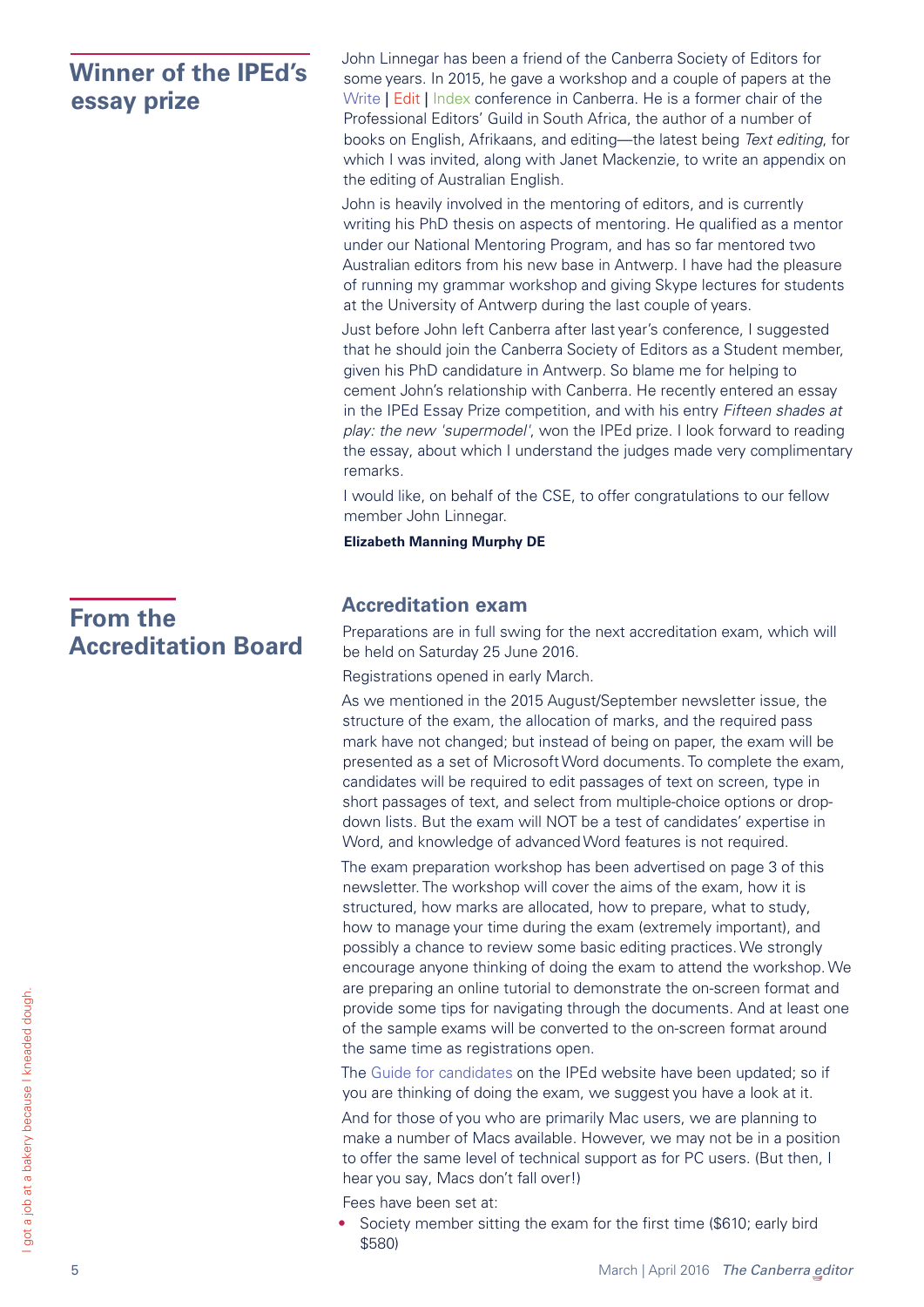- Society member resitting the exam (\$300; early bird \$285)
- Non-society member sitting the exam for the first time (\$765; early bird \$730)

• Non-society member resitting the exam (\$380; early bird \$360) The accreditation scheme is run on a cost-recovery basis. The Accreditation Board endeavours to keep the fees as low as possible, and has managed to avoid increases since 2012. However, the on-screen exam has incurred extra costs, particularly in the hire of venues. Although offsetting savings exist in many areas, it has been impossible to avoid a very small increase in the 2016 fees.

#### **2011 accreditations due for renewal this year**

If you gained accreditation in 2011, you will be required to renew it later this year; we'll contact you in the next couple of months about it. In the meantime, we suggest you acquaint yourself with the [Guidelines for](http://iped-editors.org/Accreditation/Renewal_of_accreditation/Guidelines_for_renewal.aspx)  [renewal](http://iped-editors.org/Accreditation/Renewal_of_accreditation/Guidelines_for_renewal.aspx) on the IPEd website.

If you have any queries about the exam or accreditation renewal, email your Accreditation Board delegate Ted Briggs: [tedbriggs@grapevine.com.au.](mailto:tedbriggs%40grapevine.com.au?subject=)

# **Romance, fiction and editing**

Donna Maree Hanson, a local writer, gave a lively talk to members at the Feruary general meeting. Having published in the genres of fantasy and romance, as well as preparing professional reports in her day job as an auditor, Donna has been writing for the past 16 years. Her talk covered the long road from that first spark of an idea to completed works to finally attaining recognition and publication. Donna held members spellbound while she spoke of her efforts to learn the craft of writing both fiction and non-fiction (for work), and then learning how to self-edit, and then the mechanics of editing and assessing the work of others. An active member of the Canberra Speculative Fiction Guild (CSFG), Donna participated in critiquing groups, participated in local and national conventions, wrote for the CSFG anthologies, and volunteered to co-edit the anthology *Encounters* with fellow CSE member Maxine McArthur. She also researched, wrote and published a non-fiction book titled *Australian Speculative Fiction: a genre overview*.

As a published author, Donna has worked with a number of editors, and she outlined to members how the process was usually collaborative, constructive and informative.

Over the past few years Donna undertook a Masters in Creative Writing at the University of Canberra, which included units in editing and proofreading. After initially misunderstanding the length of work that was to be edited as the major assignment, Donna ended up editing an entire novel as part of the unit on editing. While berating herself for biting off more than was comfortably chewable, she received a Distinction for her work. For 2016, Donna has started a Doctorate on the topic of Feminism in Australian Speculative Fiction. She will continue to write fantasy and romance novels: her latest novel (under the pen name Dani Kristoff) was shortlisted in the Australian Romance Writers Association annual awards.

The speaker for the April meeting on 27 April will be Louise Thurtell, a highly experienced editor and one of the early Beatrice Davis fellows, who has worked for a number of well-known publishing houses and is currently a publisher and editor with Allen & Unwin. Take the opportunity to learn from Louise's wealth of expertise: she will talk about how publishing houses manage the editing process and how this is changing as books and publishing evolve.

#### **Kaaren Sutcliffe AE**

# <span id="page-5-0"></span>**February general meeting**

## **Next general meeting 5:45 pm, Wednesday 27 April**

Ferguson Room, upstairs at the National Library of Australia, Parkes Place.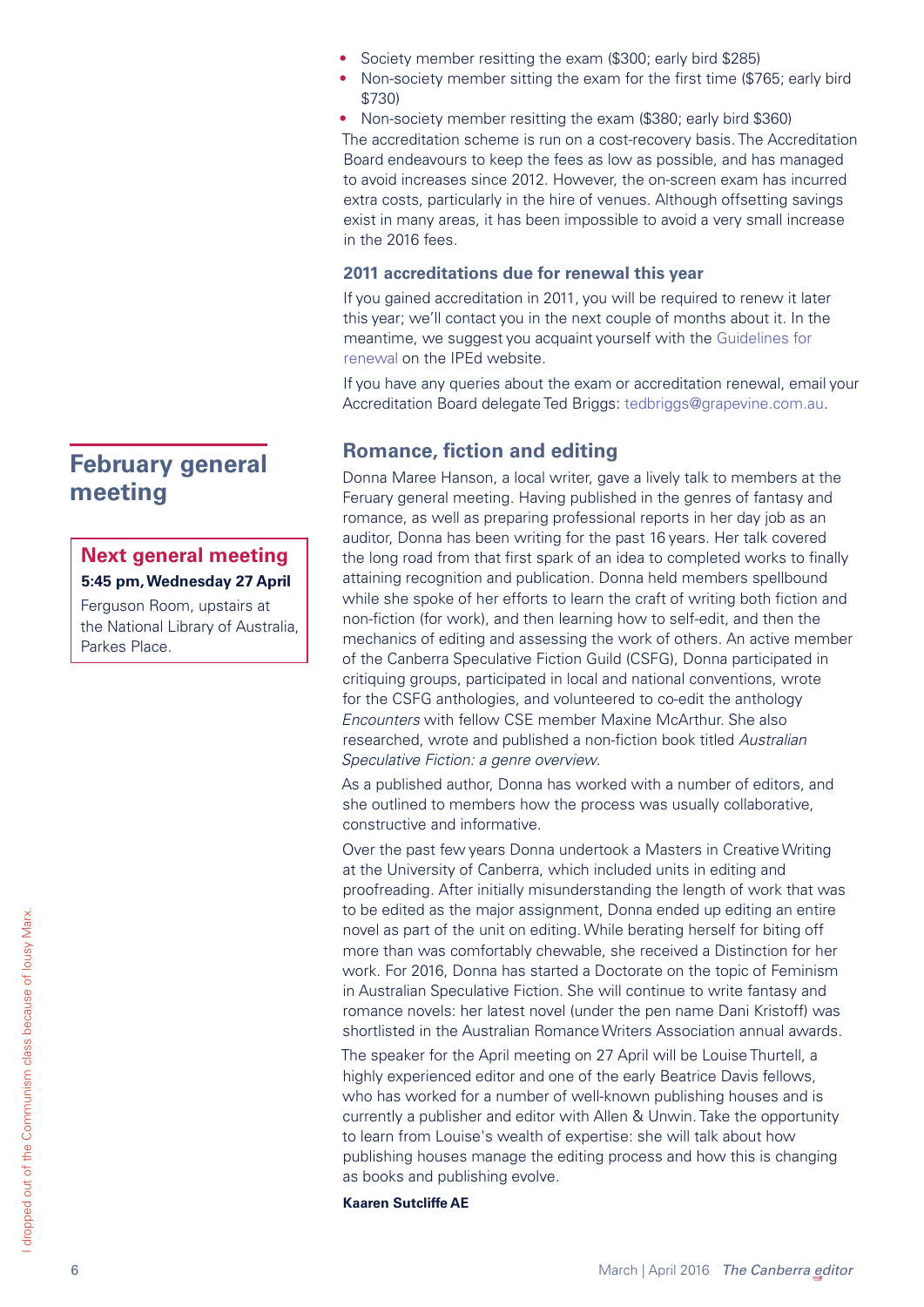<span id="page-6-0"></span>**The lonely'** Who remembers this [song](https://www.youtube.com/watch?v=hIeEmuIncGQ) by the late, great Roy Orbison? My<br> **Conly the lonely'** commiserations if you do, because it probably means that you're as long in the tooth as I am. It was a hit in 1960, probably the year that I walked up University Avenue for only the first time. A little later that year, this (then pre-iconic\*) boulevard was inundated by Sullivans Creek, if I recall correctly. Nothing to do with me. I mention all this only because what I want to briefly muse on here is the word 'only', in an adverbial sense, perhaps a lonely task.

> Here's the first of what the acerbic Kingsley Amis has to say about 'only' in his often erudite and invariably entertaining compendium *The King's English: a Guide to Modern Usage*.

This little word has the property of *straying from its logical position* [my italics] in a sentence or phrase, an eccentricity firmly entrenched in idiom and reinforced millions of times a day by English-speakers all over the world. No such person would say, for instance, 'Nelson seemed to lose his touch only when he fought on land,' instead of 'Nelson only seemed to lose his touch ' etc. (In writing, you might have to think again so as not to be taken as saying N. only *seemed* to, he didn't really.)

As an editor, this seems to me to be a curious line to take—that it is fine to let words stray from their logical position. As we'll see later on, it might be worse. Anyhow, moving right along from battles to the bakery, one of my favourite lonely onlys is in a recent *Guardian* header; 'Tesco bows to demand and will soon *only* sell straight croissants'. Did they give them away before, I wonder, and will the bent ones still be free. Closer to home, I note: 'The Constitution can *only* be changed by vote of IPEd members on a special motion'. What other things might one want to do with the IPEd Constitution? Mmm.

One of the many marvellous things<sup>†</sup> about the digital age and electronic text is that documents are searchable; thus one is able, if so inclined and has time on one's hands, to check on the syntactical credentials of all and sundry including, in ebooks, our favoured authors.

So, being temporally unchallenged during our recent heat wave, I delved into a sample of my eclectic collection of ebooks to track down orphaned 'onlys'. My suite comprised *This Changes Everything: Capitalism vs. the Climate* (Naomi Klein), *This House of Grief* (Helen Garner), *Galileo's Finger: the Ten Great Ideas of Science* (Peter Atkins), *Far from the Madding Crowd* (Thomas Hardy), *The Last of the Vostyachs* (Diego Marani), *Joe Wilson and His Mates* (Henry Lawson), *The Mandarin Code* (Steve Ellis and Chris Uhlmann), *Sweet Caress: the Many Lives of Amory Clay* (William Boyd), *The Noise of Time* (Julian Barnes) and *The Rosie Project*  (Don Tillman).

As was only to be expected, each of these works contained umpteen onlys, but I have to report that my leisure time was of insufficient duration to allow me to count them. I mention in passing that I read the Hardy only so as to know the plot before seeing the marvellous 2015 movie (I warmed to that Bathsheba Everdene). Dunno why I read *The Rosie Project*.

Of the eleven authors, only Naomi Klein, Helen Garner, Peter Atkins and Thomas Hardy knew about the rightful place of 'only' in the scheme of things syntactic. Diego Marani slipped only once, denying himself a perfect score with '… you only married me because you needed someone to link arms with at the faculty cocktail parties …' This might have been a translator's slip.

Henry Lawson was a serial offender, as were the rest of them. I was especially dismayed to find Julian Barnes, whose writing is otherwise immaculate, in this tent: 'Lady Macbeth of Mtesnsk had only succeeded outside the Soviet Union because it was "non-political"…', and 'She only

\*The notion that just about anything one cares to think of could, with the passage of time and/or a little promotion, become 'iconic' had not yet been insinuated into the public consciousness.

†Particularly so for our profession—how much easier now are the technicalities of editing than when it was a paper, pencil and post-it note effort? (I gather that some still practise those dark acts … hard to believe.)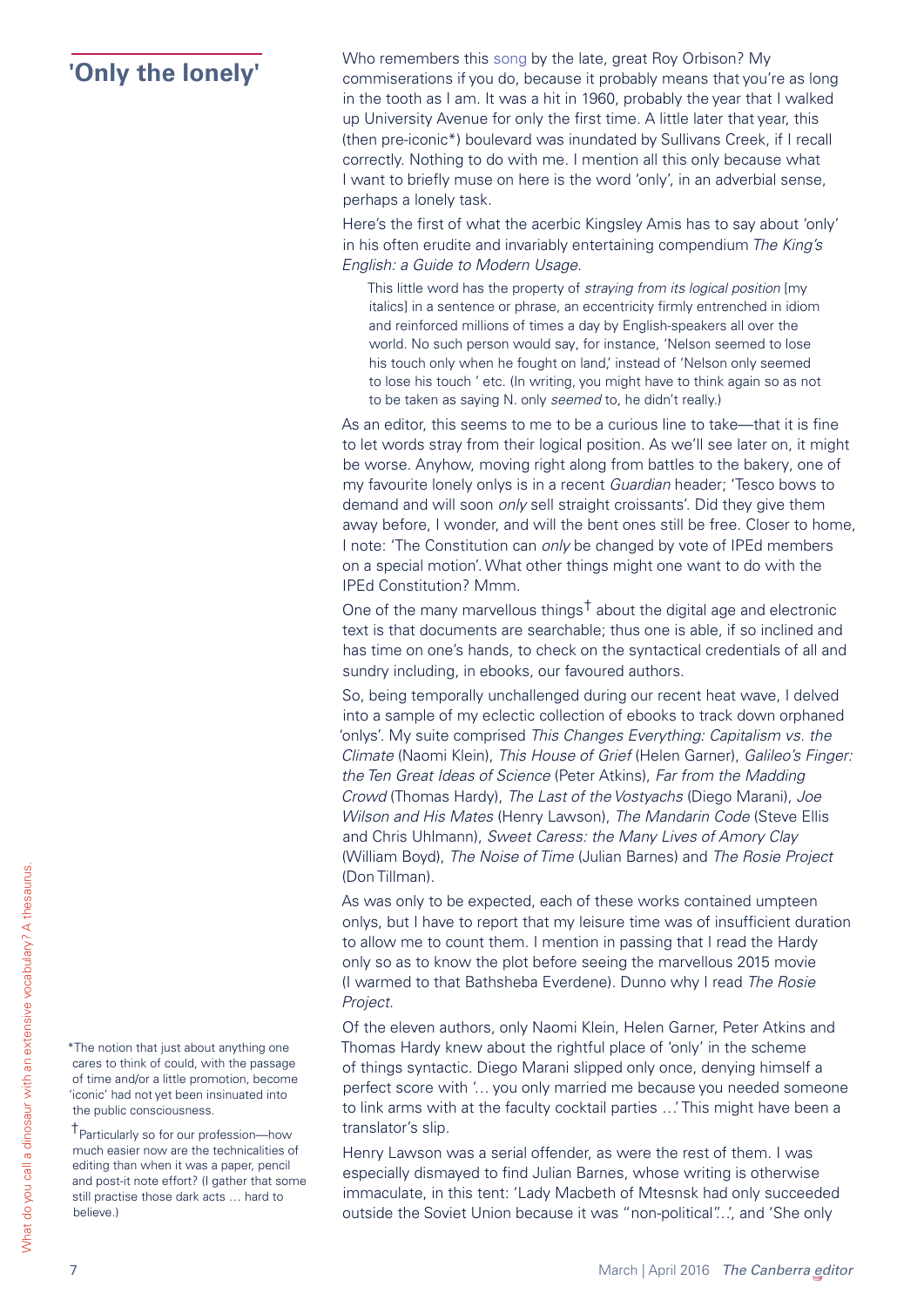

# <span id="page-7-0"></span>**So you want to edit theses?**

takes things willingly surrendered while holding a knife at your throat', being just two of more than a few instances. Sigh. Does Jonathan Cape no longer employ readers or copyeditors?

Returning to Kingsley, we read that in his English this is all just pedantry … or is he just stirring the pot?

The 'misplacing' of only, like the split infinitive and other fancied lapses from verbal rectitude, inevitably draws the fire of parlour grammarians, 'those friends from whom the language may well pray to be saved,' as Fowler calls them in this connection. His dislike of such people is so strong that it actually betrays him into a mixed metaphor when he says of them, 'they were … slapping a strait waistcoat upon their mother tongue,' a lapse, but not a very sad one.

What do you think? Are you with me and Roy on this or are we only the lonely?

#### **Ed Highley**

#### **Be careful what you wish for!**

I enjoy editing PhD theses for people who are not native speakers of English. It's a challenge, certainly, but can be rewarding and I learn a lot about the subject matter of their theses. Up until quite recently, I haven't had many problems with this aspect of editing. I am a trained linguist, with more than a nodding acquaintance with the structure of the grammars of a variety of languages, so I know where the candidate is 'coming from'. I also have a solid grounding in English grammar myself, having been taught by experts in the days when the subject was taught thoroughly at school.

Most PhD candidates know the vocabulary of the topic they are writing about. Most accept that they are still thinking in their native language grammar but have the notion that an editor can fix that.

Faults vary, depending on several factors:

- the first language of the candidate: I am quite accustomed to dealing with, for example, articles (a/an and the), prepositions, subject–verb agreement, formation of verb tenses
- how much the candidate knows about English and how much they have written in English: often they arrive in Australia from their native country with the express purpose of doing a PhD by research, after relatively little acquaintance with English, either spoken or written
- whether they have attended classes in English grammar and effective writing in Australia
- whether they intend to continue with academic pursuits, including writing articles for research journals after they graduate.

Let's look at examples of each of these factors:

#### *First language interference*

Candidates from a number of linguistic backgrounds do not have equivalents of the articles 'a/an' and 'the' in their language, so they have no idea how to use them in English. Prepositions are in a similar position, and the difficulty is that changing a preposition can totally alter the meaning of a sentence. The relationship of subjects and following verbs, and verbs and following objects, is expressed differently, and it's common to see something like 'Researcher interview six person with this problem', where number, agreement and verb tense have to be thrashed out to arrive at what the author means. And who knows who has the 'problem', and whether 'problem' means 'question' or 'difficulty'? When an entire thesis is written in this sort of language, it's a major detective job to work out the meaning, even if the author is handy and not back in their own country.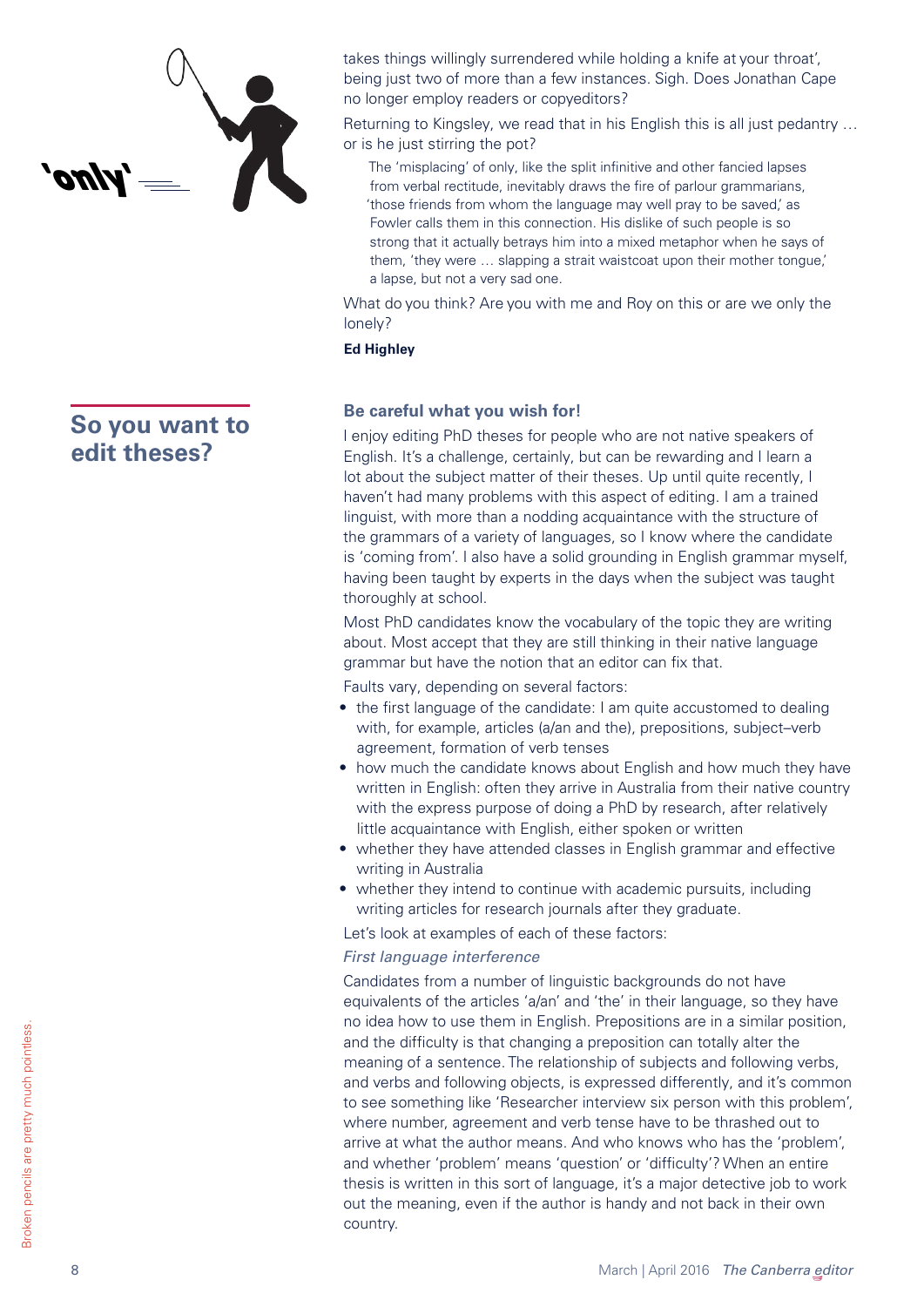#### *English language background*

It is good when students from other countries come to study in Australia, spend their entire academic lives in Australia and write essays and dissertations for several years, improving their English all the time. By the time they reach the PhD thesis writing stage, they have a good grasp of English grammar, and their theses can be edited, knowing that only occasional queries about meaning and structure are necessary. Remember, under the *Institute of professional editors* (IPEd) guidelines, we copy-edit only. We do not change meaning and we do not rewrite content—we point out problems in both those areas and pass the problem back to the student and their supervisor.

However, there seem to be many more students coming to Australia solely for the purpose of acquiring a PhD by research. It seems to me that they have very little useful background in writing in English in their earlier academic life. Somehow, nobody has told them that their thesis has to be in reasonable English, so that meaning is not ambiguous and so that content is relevant and has been checked by their supervisory panel before they seek permission to employ outside professional editorial help.

Don't get me wrong: home-grown PhD candidates can have some of the same problems because there was a very long period in Australian educational history when English grammar was barely taught at all. But at least home-grown students have grown up speaking English and making themselves understood.

#### *English grammar classes*

All universities have 'study skills centres' or some such advisory service that students can attend to brush up their English grammar and academic writing style before they embark on a major work like a thesis. I wonder how many students avail themselves of this service.

There are classes available in the community to help people come to grips with English. It should be mandatory for students to have to prove their proficiency in basic English writing skills before being accepted as PhD candidates.

#### *Continuing to write in English?*

Students who want to continue to write in English after they graduate for instance, to write journal articles or to work in a job where English writing skills are useful to them—are a joy to help. Many, however, seem to have no reason to continue with English for any longer than necessary to get the doctorate. The latter are hard to help as they seem to expect the editor to 'fix' everything. That won't work.

#### **What would I do about it?**

I would amend the IPEd guidelines to include an injunction to supervisors of research students that they read their students' draft theses to make certain that these documents are editable at all before giving their permission for the student to seek professional editing help. I would also suggest that editors make it clear in a disclaimer in their quotes to PhD candidates, in particular, that they cannot do anything that will alter the meaning of text or change content or do any 'structural' editing—that they are permitted to 'copy-edit' only, following what is set out in Parts D and E of the *Australian standards for editing practice* (ASEP) guidelines, referred to in the IPEd website page *[Editing research theses](http://iped-editors.org/About_editing/Editing_theses/FAQ_editors.aspx)*.

I would offer to help the candidate with some of the most glaring grammatical issues, at a different fee from the editing fee, before editing the actual thesis. I don't recommend this to all editors because I know that not all editors are good teachers as well as good editors. It's something I have done very successfully with PhD candidates from overseas who have been keen to improve their English and willing to put the effort into it. If you can teach, do use that skill. I have used the

#### **Spell checker**

Eye halve a spelling checker; It came with my pea sea. It plainly marks four my revue, Miss steaks eye kin knot sea.

Eye strike a key and type a word, And weight four it two say, Weather eye am wrong oar write; It shows me strait a weigh.

As soon as a mist ache is maid, It nose bee fore two long. And eye can put the error rite; Its rare lea ever wrong.

Eye have run this poem threw it; I am shore your pleased two no, Its letter perfect awl the weigh. My spell checker tolled me sew! Julia Turner Creation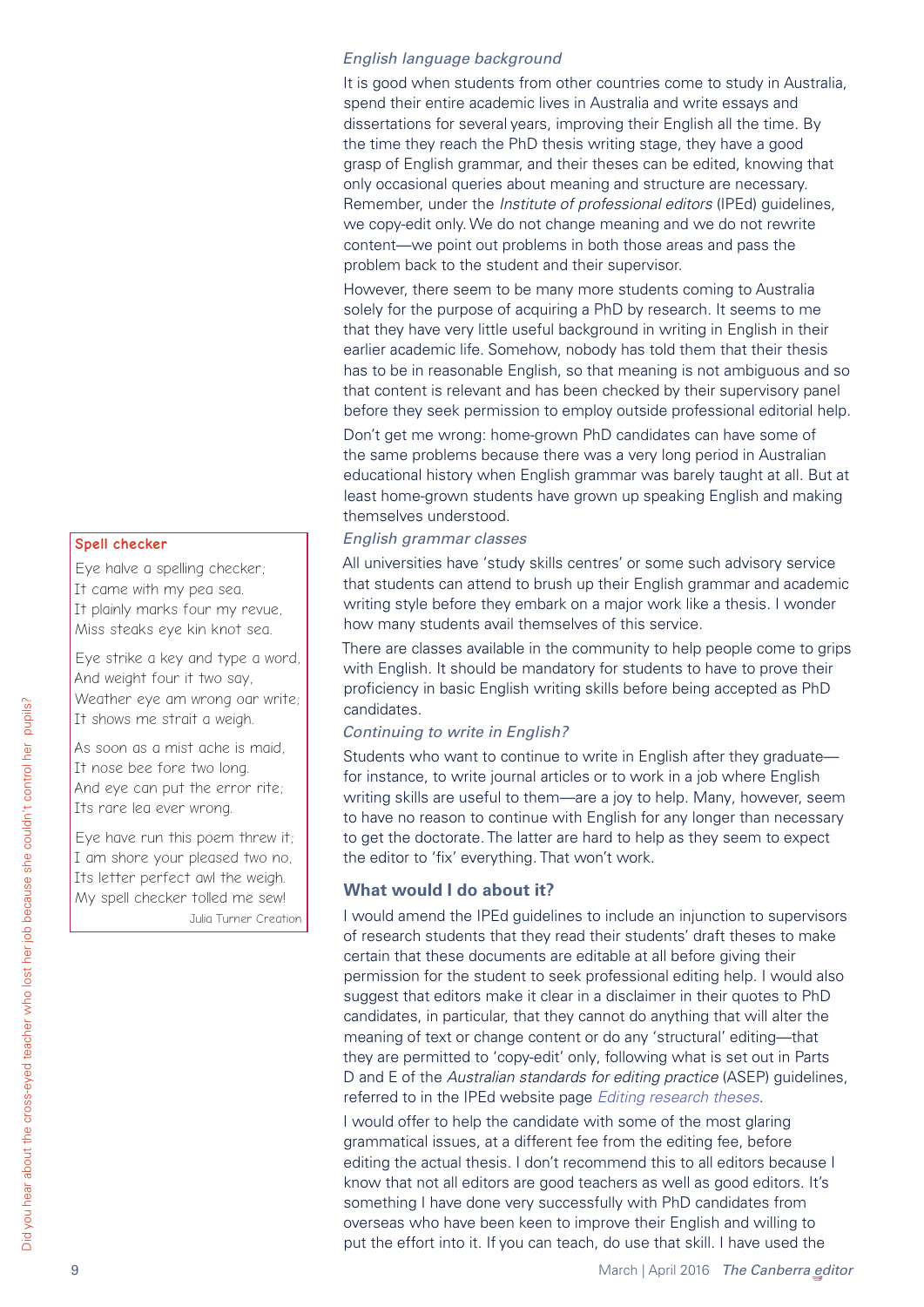# <span id="page-9-0"></span>**Ten rare but charming words for nasty people**

A while ago, [Meriam Webster](http://www.merriam-webster.com/)  [online](http://www.merriam-webster.com/) presented some 10 rare but amusing insult words under the title *Don't call me loblolly, you blatherskite*. Because we love etymology, we thought we would share these words and their definitions here for some entertainment.

#### **LOBLOLLY**

Lout; a stupid, rude or awkward person

*Loblolly* was originally a British word for 'a thick gruel', especially a rustic or nautical dish or a simple medicinal remedy. Riffing on 'thick gruel', apparently, Americans later used the word to refer to an ugly, boggy mess though it also refers to a mudhole as a US colloquialism. Loblolly also refers to a pine, *Pinus taeda*, and its wood.

It's unclear how the word developed its insulting sense, but perhaps the evolution was similar to the current use of words like *thick* and *dense* to mean 'stupid'.

#### **BLATHERSKITE**

#### A person who talks foolishly at length

It's an alteration of the Scottish compound *blather skate* (*skate* means 'a contemptible person').

The word appears in a midseventeenth century Scottish ballad called *Maggie Lauder* in which the fair maiden bids her would-be suitor, 'Begone ye hallanshaker/Jog on your gait, ye blatherskate …' [Get lost, you vagabond/Be on your way, you blatherskate ...].

#### POLTROON

#### A spiritless coward

PG Wodehouse was fond enough of this sixteenth-century term to use it in several of his books. For example: 'Archie ... was no poltroon, and had proved the fact on many occasions during the days when the entire German army seemed to be picking on him personally ...' (*Indiscretions of Archie*, 1921).

*Poltroon* comes from the Latin *pullus*, meaning 'young of an animal'.

sample section of the thesis as the 'workbook' and concentrated on one aspect of grammar at a time. The student then re-works their entire thesis, applying what they learn from me, chapter by chapter, so that by the end of the task, the writing is vastly improved and I have much less editing to do. This requires time, and the student needs to be advised that time and effort are going to be required for it to work. It's not magic.

Finally, I would try to encourage those students who seem to have no incentive to improve their English writing skills to see the advantages of having that extra 'string to their bow'—a big job, but one that the universities could help with through their alumni associations.

Still want to edit theses? Go for it! But do be aware of the hazards along the way.

#### **© Elizabeth Manning Murphy DE, 2016**

#### **SUCCUBUS**

A demon assuming female form in order to have sexual intercourse with men in their sleep

A *succubus* is the female version of an *incubus*—a demon in male form who has sexual intercourse with sleeping females.

Originating in medieval European folklore, with similar beings in many cultures, *succubi* appear in modern fiction, video games, and South Park.

As a more practical insult, the word is also used figuratively, as in this Jezebel.com headline: 'This Week In Tabloids: Courtney the Evil Succubus Maneater Will Devour Bachelor Ben'. **CACAFUEGO** 

#### A swaggering braggart or boaster

The *Cacafuego* was a Spanish ship captured in 1579 by the English admiral Sir Francis Drake.

The word may have developed its insulting sense because some sailors—either the ones who lost the ship or the ones who won it—did some serious bragging.

*Cacafuego*, by the way, comes from the Spanish word *fuego*, meaning 'fire', and, ultimately, the Latin cacare, meaning (ahem) 'to void as excrement'. The word probably referred to the ship's cannon fire.

#### **CREPEHANGER**

#### Killjoy; someone who takes a pessimistic view of things

Black crêpe fabric was once an important part of mourning ritual. It was sewn into dresses and veils, wrapped in bands around hats and arms, and draped over doors.

We can speculate that to those who started using this insult, a *crepehanger* was a "killjoy" almost in a literal sense—the sort of person who took pleasure in a funeral.

#### PILGARLIC

A man looked upon with humorous contempt or mock pity

Originally *pilled garlic* (pilled means 'peeled'), *pilgarlic* refers to 'a bald head' or 'a bald-headed man', which it resembles. The mocking or humorous aspect followed.

#### HARRIDAN

Shrew; an ill-tempered, scolding woman

Unlike most words on this list, *harridan* is still used with some frequency.

For example, a review of the movie *Black Swan* describes the main character's mother as, 'a real piece of work, an unhappy stage harridan out of Tennessee Williams whose dreams for her daughter are etched into the bitter, melting beauty of her aging face.' (Owen Gleiberman, *Entertainment Weekly*, December 30, 2010)

*Harridan* may be a modification of the French *haridelle*, meaning 'old horse' or 'gaunt woman'.

#### **CHAWBACON**

#### Bumpkin; hick

The dialectal *chaw* means chew'.

The current culinary prestige of bacon doesn't make 'bacon-chewer' seem like much of an insult, but *chawbacon* came into use back when bacon had a far humbler status.

#### **SLUBBERDEGULLION**

#### A dirty rascal; scoundrel; wretch

This seventeenth-century coinage even sounds nasty; the word's probable history backs it up. Slubber, an English dialectal word, means 'stain' or 'sully', and most likely comes from an obsolete Dutch word meaning 'to walk through mud or mire'.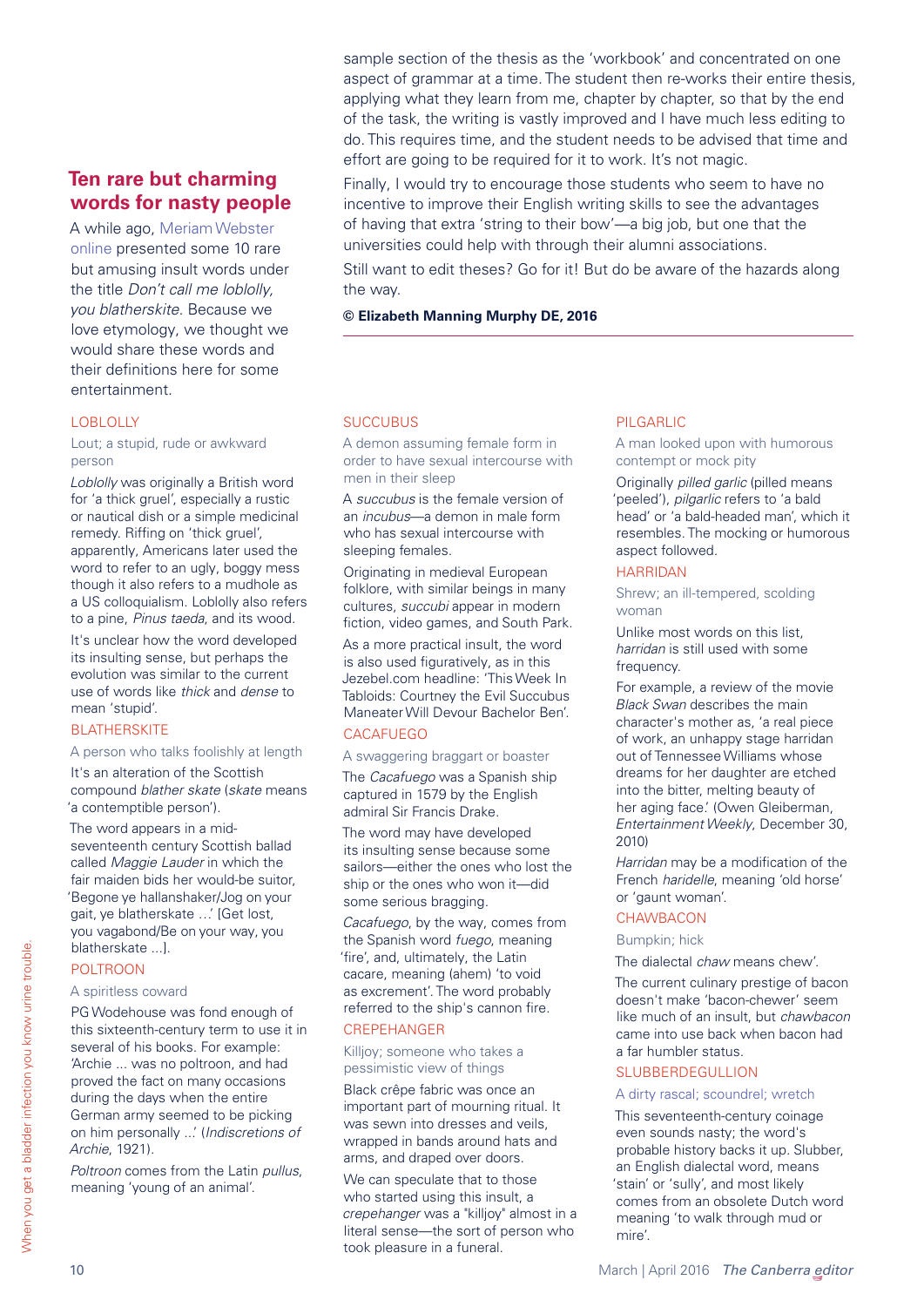# <span id="page-10-0"></span>**Taking in the shortcuts**

# **Wildcards and the** Find **and** Replace **function of Microsoft Word**

In the 2015 August/September issue of *The Canberra editor*, I promised to illustrate use of the wildcards with **Find** and **Replace** feature of Word. Now, I attempt to do this with some help from the F1 key in Microsoft Word (F1 opens the Help dialogue in Word or most other PC programs). Wildcards or their combinations can be used to generate simple or complex search queries. Two easily memorisable examples of wildcards are the asterisk (\*) and the question mark (?); these specify a string of characters or a single character, respectively: 'bo\*t' will search for 'boat', 'bought', or 'boats' but not 'bat'; 'm?ne' will search for 'mane', 'mine' or 'miner' but not 'manner'. Here, I've used Microsoft Word 2016, but the shortcuts and wildcards should be working with some recent PC Word versions.

To start, use the shortcut  $Alt + H + FD + A$  (press keys in sequence) to open the **Advanced Find and Replace** dialogue box, and press Alt + M to activate **More** features (Figure ) and press Alt + P to activate the **Replace with** text box. Press Alt + U to check **Use wildcards** and then search for the strings you want. Examples of the wildcards are given in the table below.

| To find                                                                           | Type           | Example                                                                                             |
|-----------------------------------------------------------------------------------|----------------|-----------------------------------------------------------------------------------------------------|
| Any single character                                                              | 7              | s?t finds sat, sit and set.                                                                         |
| Any string of characters                                                          | $\ast$         | s*d finds sad and started.                                                                          |
| One of the listed characters                                                      | [xyz]          | b[aioe]g matches bag and bog,<br>but not bug.                                                       |
| Any single, case-sensitive<br>character in the range                              | $[A-Z]$        | b[A-W]g matches bAg and bUg,<br>but not bug or bArge.                                               |
| The beginning of a word                                                           | $\,<$          | <(inter) finds interesting and<br>intercept, but not splintered.                                    |
| The end of a word                                                                 | $\rm{>}$       | (in) > finds in and within, but not<br>interesting.                                                 |
| One of the specified characters                                                   | $\Box$         | w[io]n finds win and won.                                                                           |
| Any single character in this range                                                | $\mathbb{H}$   | [r-t]ight finds right, tight and<br>sight. Ranges must be in<br>ascending order.                    |
| Any single character except the<br>ones listed                                    | [!xyz]         | b[!au]g will match big and bog,<br>but not bag, bug or bring.                                       |
| Any single character except the<br>characters in the range inside<br>the brackets | $[!x-z]$       | t[!a-m]ck finds tock and tuck, but<br>not tack or tick.                                             |
| Exactly n occurrences of the<br>previous character or expression                  | $\{n\}$        | fe{2}d finds feed but not fed.                                                                      |
| At least n occurrences of the<br>previous character or expression                 | $\{n_i\}$      | fe{1,}d finds fed, feed and feeeed,<br>etc.                                                         |
| From n to m occurrences of the<br>previous character or expression                | ${n,m}$        | 10{1,3} finds 10, 100, and 1000.<br>blec{3,7}h matches blecccch and<br>bleccccccch, but not blecch. |
| One or more occurrences of the<br>previous character or expression                | $^{\circledR}$ | lo@t finds lot and loot. This is the<br>same as $\{1\}$ .                                           |
| Following character, even if it's a<br>wildcard                                   | $\setminus$    | Wh[ae]\? searches for 'what?'<br>and 'whet?' but not whether or<br>whatever.                        |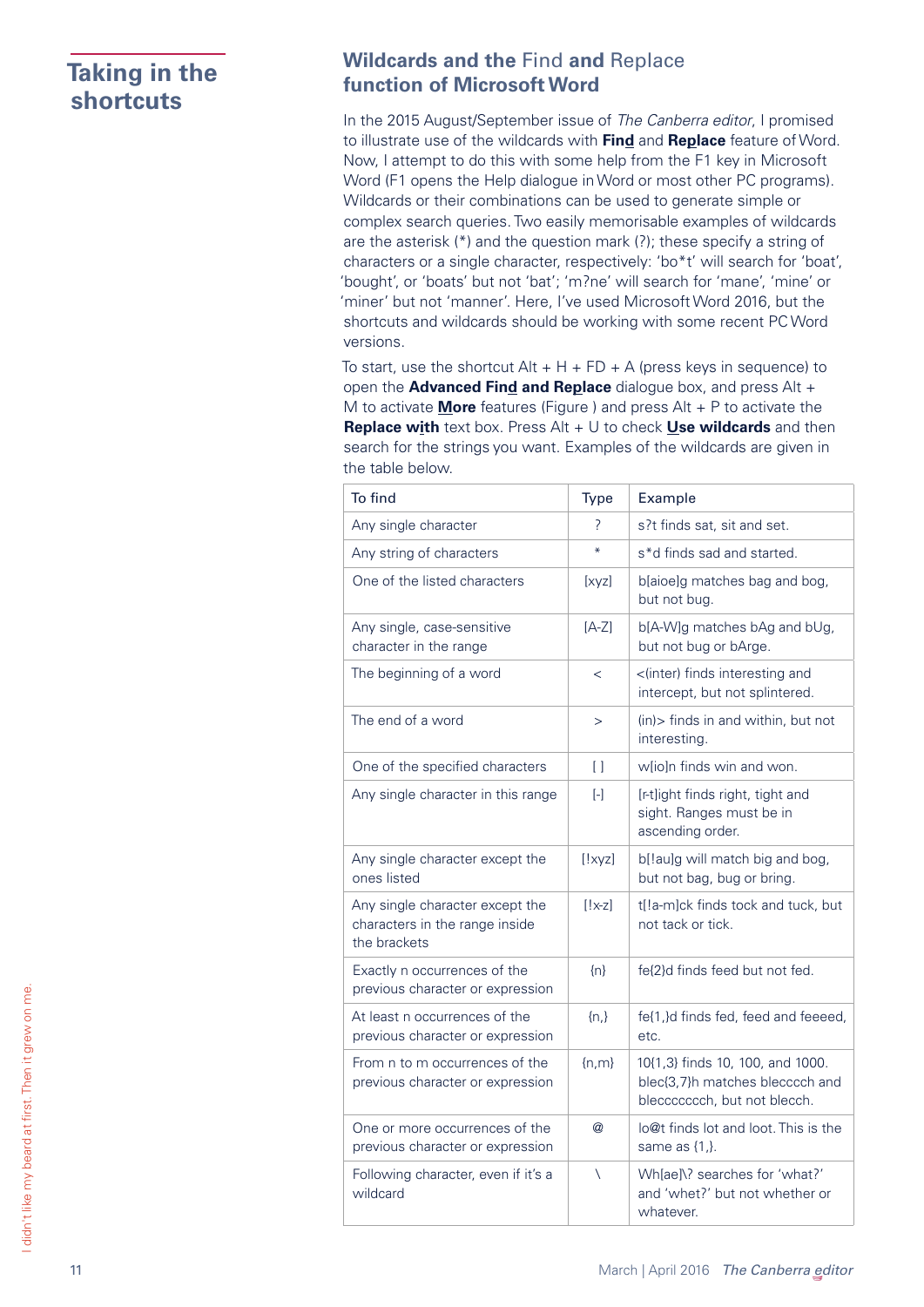As a drill, if one wants to replace 'surname, name' to 'name surname' in a list, one can insert the combination <([A-Z]\*), ([A-Z]\*)> in the **Find what** text box and \2 \1 in the **Replace with** text box. (Make sure the **Use wildcards** box is checked.) Here, the content of the first pair of parentheses in the **Find what** box becomes \1 in the **Replace with** box; the second becomes \2, and so on.

A similar search string can be used to change all occurrences of American style dates (perhaps 10-20-2016) to the Australin equivalent (20-10-2016). Make sure the **Use wildcards** box is checked; then, in the **Find what** box type in <([0-9]\*)-([0-9]\*)-([0-9]\*)>. This forces Word to recognise the American Style dates: the day in the first set of parentheses becomes \1, the month in the second set becomes \2, and the year becomes \3. In the **Replace with** box, type in \2-\1-\3, and run the **Replace** or **Replace All** command. You'll change the date style in your document, and if you use **Replace All**, Word will count and report the number of changes you've made.

**Farid Rahimi PhD ELS** Newsletter editor

| <b>Find and Replace</b>        |                                  | ?<br>X                        |
|--------------------------------|----------------------------------|-------------------------------|
| Find<br>Go To<br>Replace       |                                  |                               |
| Find what:                     |                                  | $\checkmark$                  |
|                                |                                  |                               |
| $<<$ Less                      | Find In *<br>Reading Highlight v | Find Next<br>Cancel           |
| <b>Search Options</b>          |                                  |                               |
| $\checkmark$<br>Search:<br>All |                                  |                               |
| Match case                     | Match kashida                    | Match prefix                  |
| Find whole words only          | Match diacritics                 | Match suffix                  |
| Use wildcards                  | Match alef hamza                 |                               |
| Sounds like (English)          | Match control characters         | Ignore punctuation characters |
| Find all word forms (English)  |                                  | Ignore white-space characters |
|                                |                                  |                               |
| Find                           |                                  |                               |
| Format -<br>Special *          | No Formatting                    |                               |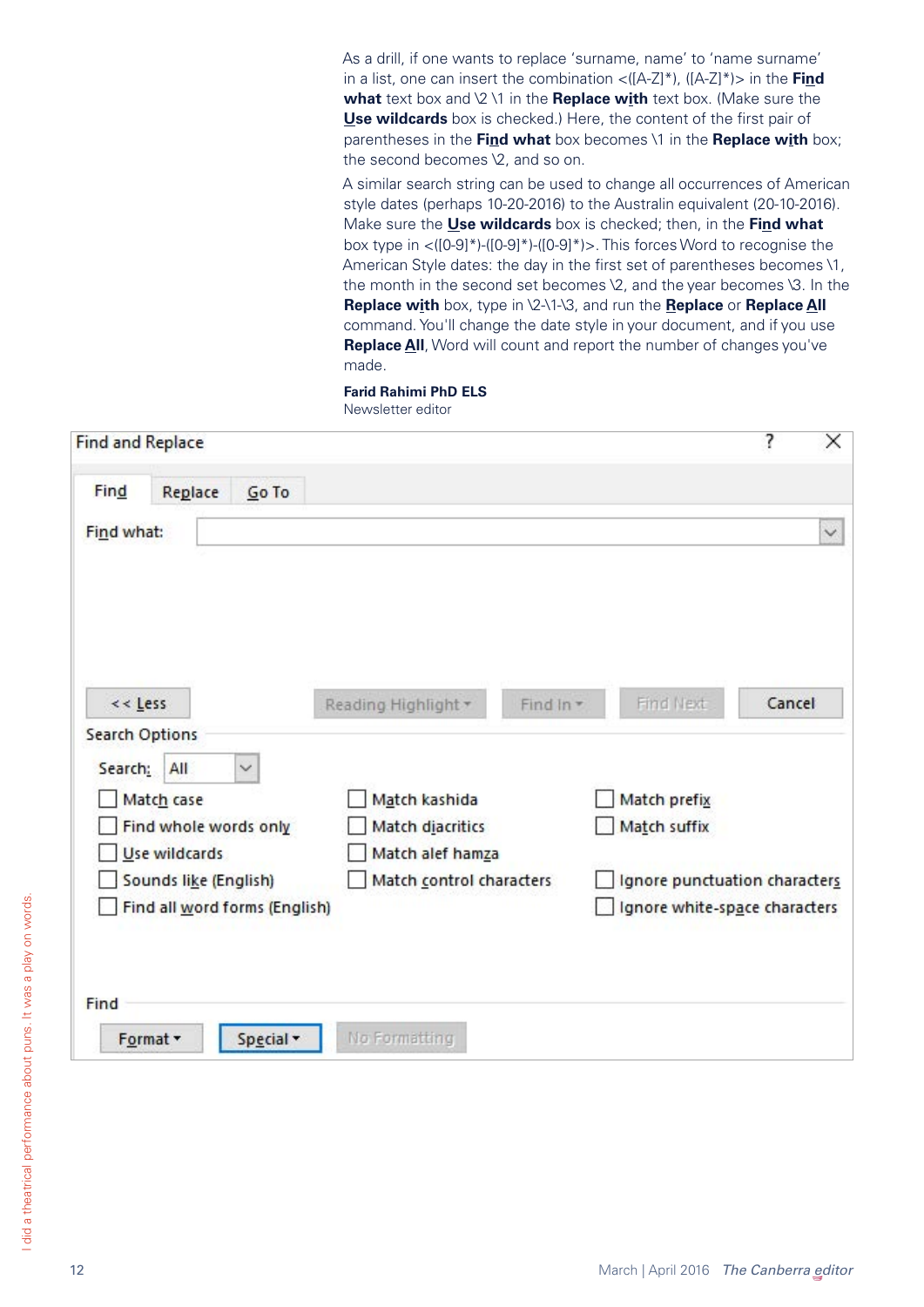

CSE 'tribal elder' Ara Nalbandian started this light-hearted column back in early 2014, and one of his first collections was of wordplays for lexophiles—let's call these 'lexophillies', just for fun—such as 'Police were called to a day care centre where a three-year-old was resisting a rest'.

How about we look at another relative of such wordplays …

#### **paraprosdokians**.

#### Para ... what!?

Although the word doesn't appear in most dictionaries, Wikipedia offers this definition: *A figure of speech where the latter part of the sentence or phrase is surprising or unexpected in a way that causes the reader or listener to reframe or re-interpret the first part.* According to Wiki, it's derived from the Greek *para* (against) and *prosdokia* (expectation). It is frequently used for humorous or dramatic effect, popular with comedians like Groucho Marx and Woody Allen and with some witty politicians, such as Winston Churchill. I can't think of a modern politician who shows any sign of such ability. Here are a few paraprosdokians that

have achieved wide public circulation. (I'm certainly not clever enough to have created any of my own.)

- Where there's a will, I want to be in it.
- The last thing I want to do is hurt you. But it is still on my list.
- Since light travels faster than sound, some people appear bright until you hear them speak.
- If I agree with you, we'd both be wrong.
- We never really grow up—we only learn how to act in public.
- War does not determine who is right—only who is left.
- Knowledge is knowing a tomato is a fruit. Wisdom is not putting it in a fruit salad.
- To steal ideas from one person is plagiarism. To steal from many is research.
- I didn't say it was your fault, I said I was blaming you.
- In filling out an application, where it says, 'In case of emergency, notify ... ', I put 'DOCTOR'.
- Women will never be equal to men until they can walk down the street with a bald head and a beer gut and still think they're sexy.
- You don't need a parachute to skydive. You only need a parachute to skydive twice.
- And one I really like:
- <span id="page-12-0"></span>• I used to be indecisive. Now I'm not so sure.
- You're never too old to learn something stupid.
- I'm supposed to respect my elders, but it's getting harder and harder for me to find one.
- You can always count on the Americans to do the right thing after they have tried everything else. (Churchill)
- I want to die peacefully in my sleep, like my grandfather, not screaming and yelling like the passengers in his car.
- A clear conscience is usually the sign of a bad memory.
- Hospitality: making your guests feel like they're at home, even when you wish they were.
- Some people cause happiness wherever they go—others whenever they go.
- Change is inevitable, except from a vending machine.
- I'm not afraid of death. I just don't want to be there when it happens.
- Some people hear voices. Some see invisible people. Others have no imagination whatsoever.
- When tempted to fight fire with fire, remember that the fire brigade usually uses water.

Dolphins are very smart. In just a few weeks of captivity, they can train people to stand on the edge of the pool and throw them fish.

Feel free to send us your own.

#### **Alan Cummine**

One-time President of this fine society.